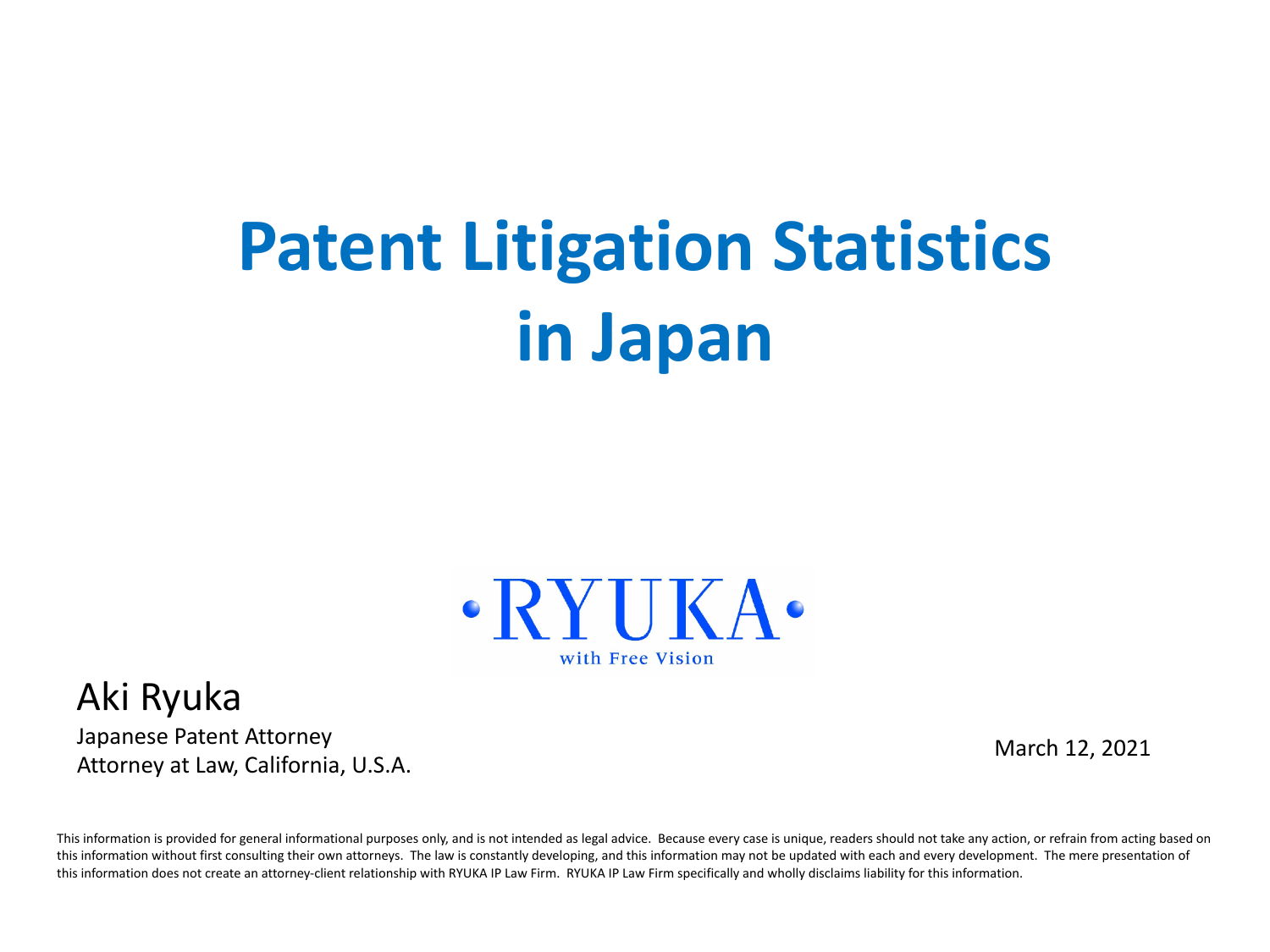## District court dispositions in 2014 and 2015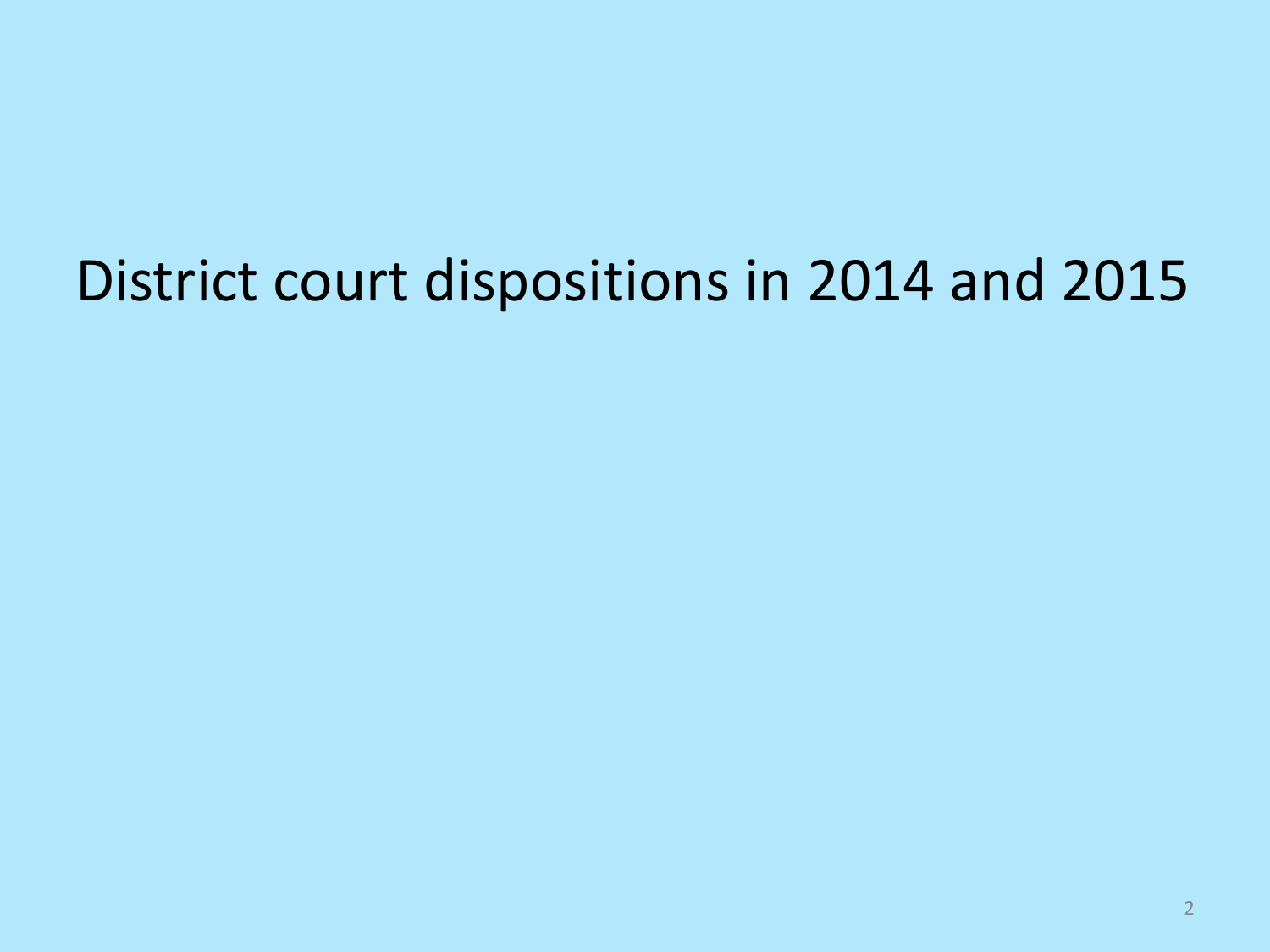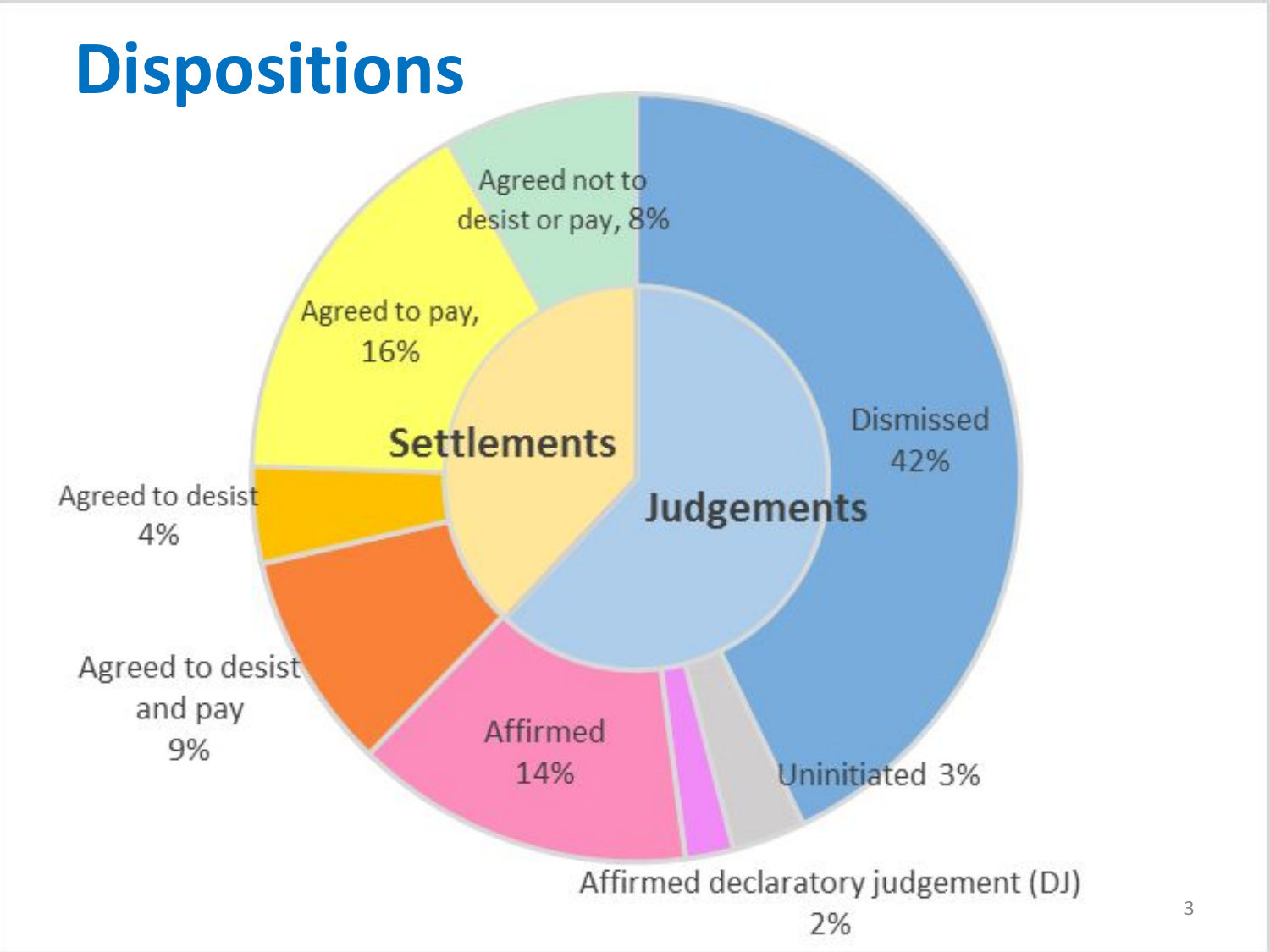# **Fees awarded by judgements**



Incidental or litigation fees are not included.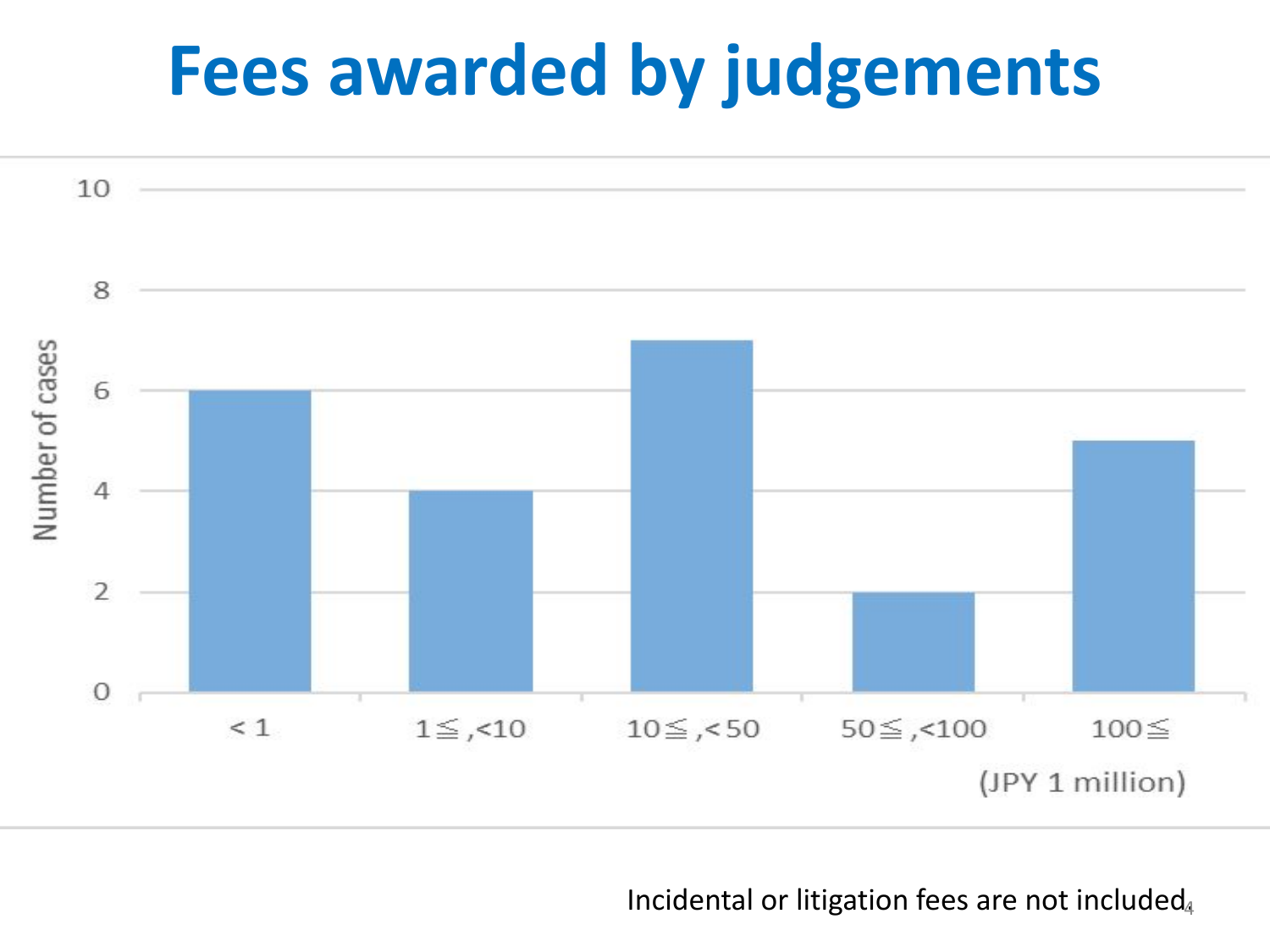# **Fees agreed to pay by settlements**



Incidental or litigation fees are not included. <sup>5</sup>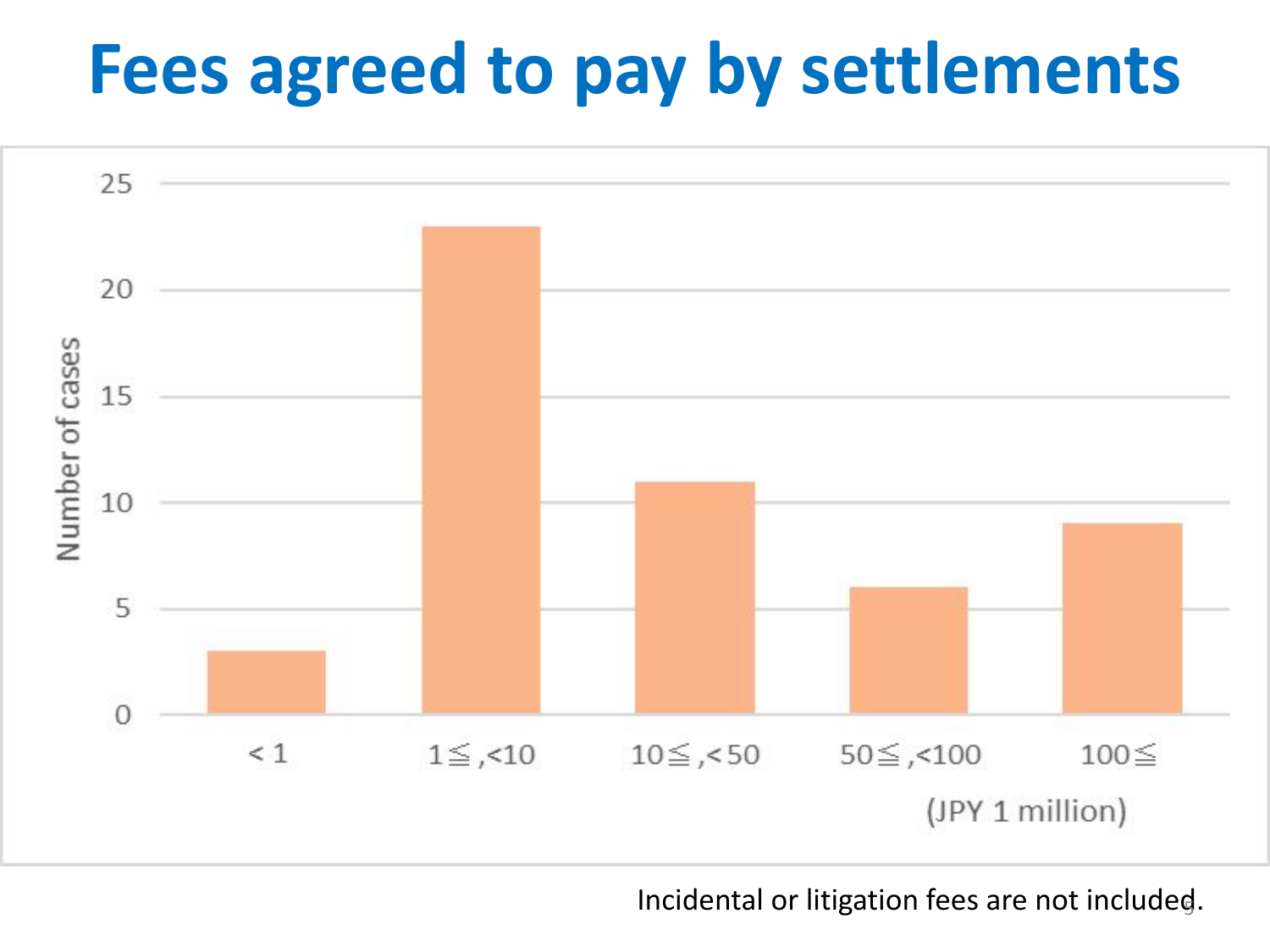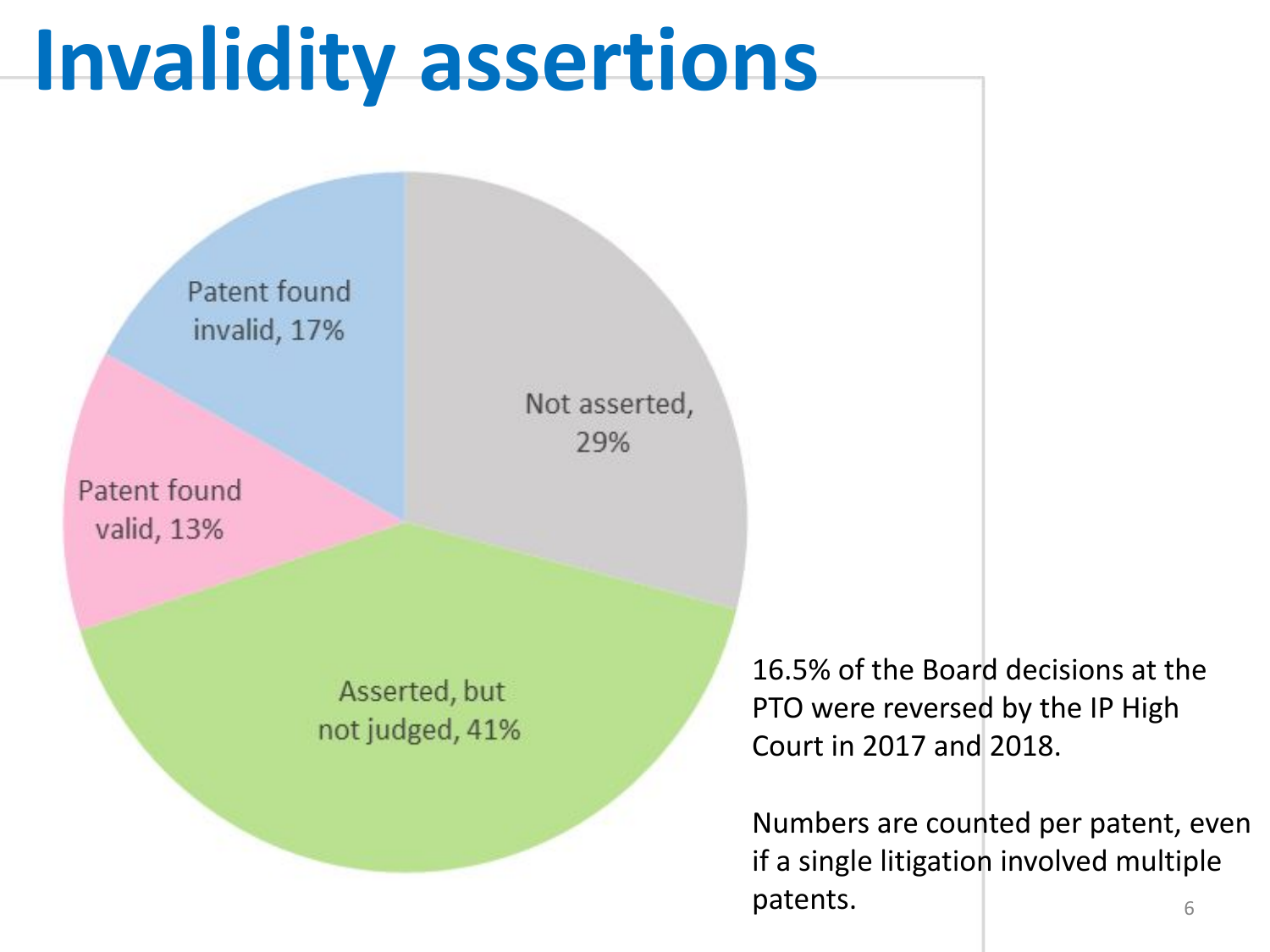## Reduction of damage compensation by own patents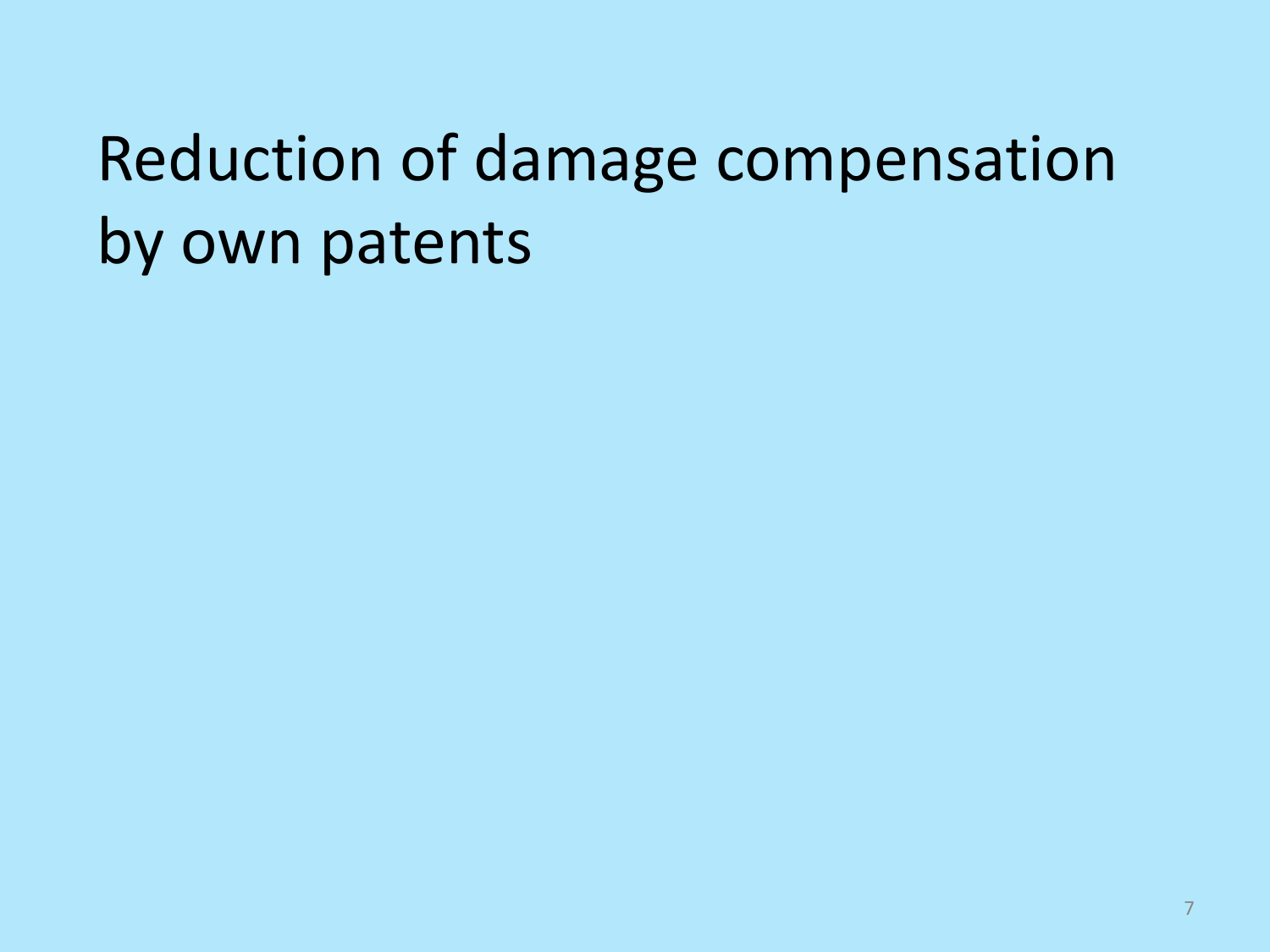## *Samsung v. Apple* (Tokyo IP High Court, 2014)

Reasonable royalty was calculated by multiplying the followings to the "**reasonable accumulated royalty**" of 5%.

 Sales of standard portion / Sales of products **Number of asserted patent / Number of all patents**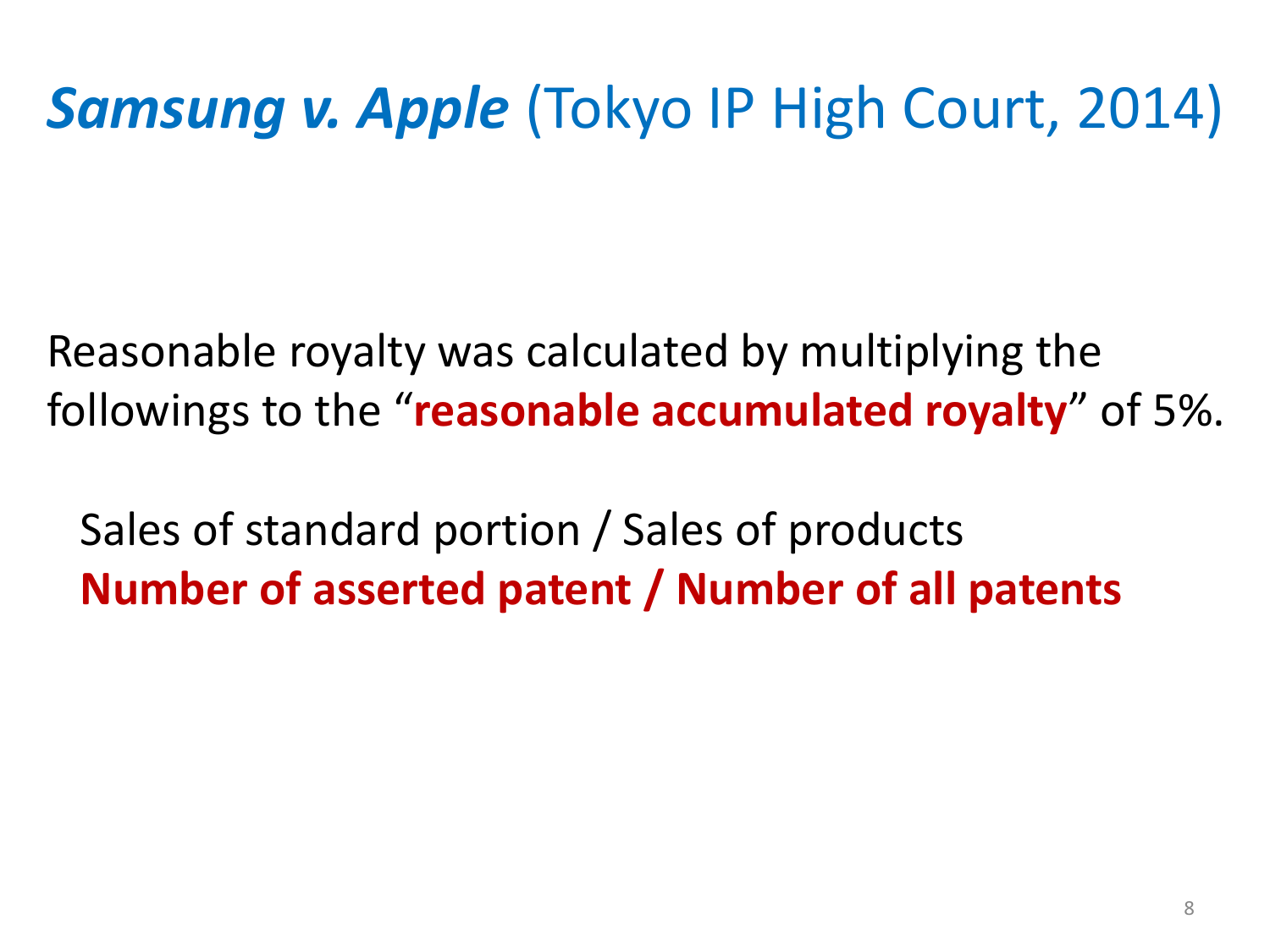### **Dobson v. Dornan, US Sup. Ct, 1886 -- Comparisons with US practices --**

The US Supreme Court construed the statute to require proof that the profits were "due to" the design rather than other aspects of the carpets.

"The plaintiff must show what profits or damages are attributable to the use of the infringing design."

Cited in *Samsung Electronics v. Apple* by US Sup. Ct. in 2016.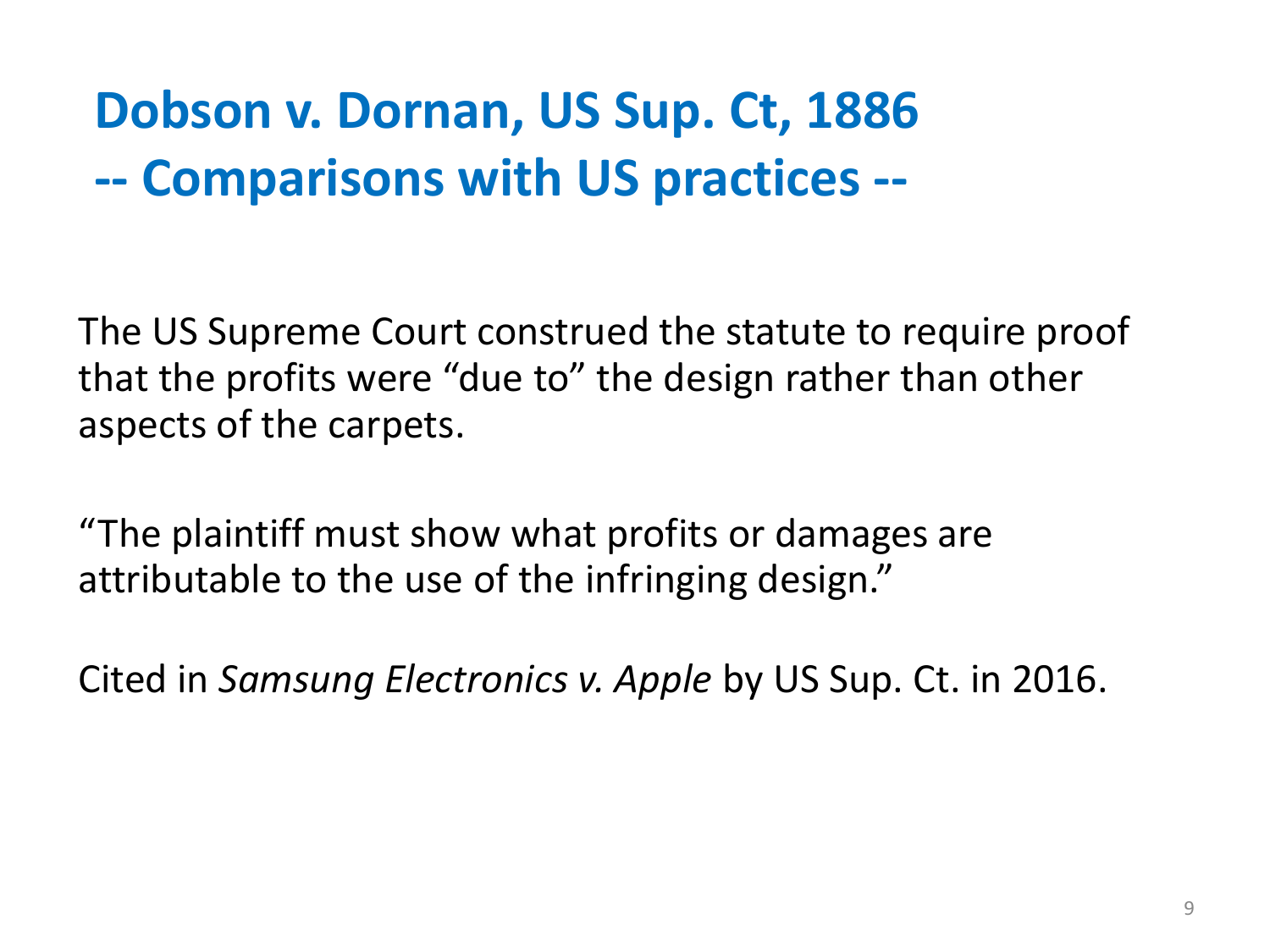### **Reduction of damage by own patents [US Fed. Cir. Cases]**

#### **Apportionment of "Royalty Rate" by other patents**

The expert acknowledged that Briggs and its co-defendant … have patents covering other components of the accused mowers. But she ignored those components, opining without support that they do not relate to the quality of cut, which she considered "paramount" to selling mowers. We are skeptical that other patented components of the mower bear no relation to the overall value of the accused mowers, which would influence the relative value of the patented baffle and thus the royalty rate. The damage award was vacated and remanded.

*Exmark v. Briggs & Stratton Power Prods.* (Fed. Cir. 2017)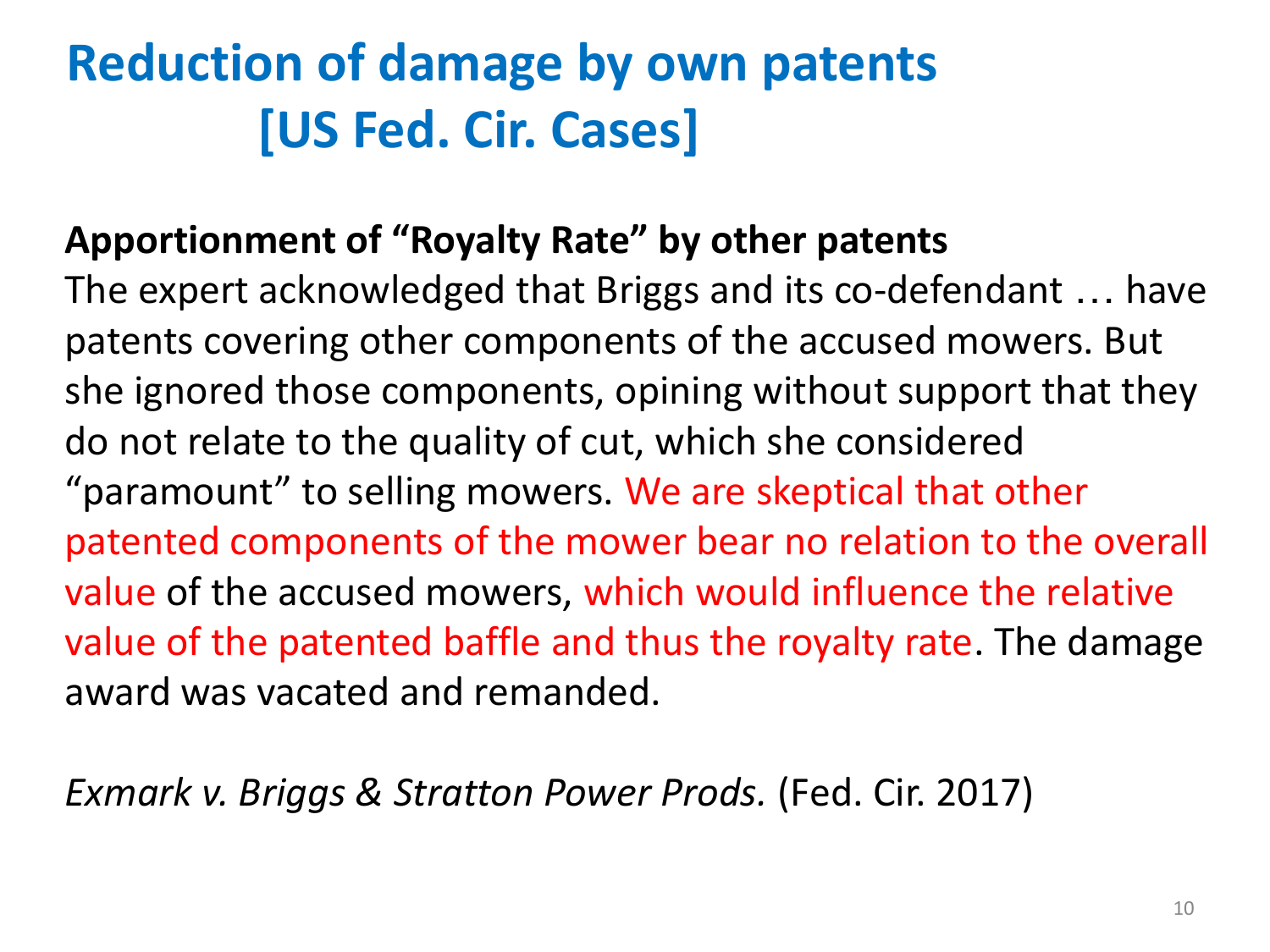### **Defense 2: Reduction of damage by own patents [US Fed. Cir. Cases]**

#### **Reduction of "Royalty Rate" by other features**

The component also performed non-infringing filtering functions so even if the component was the smallest identifiable component, it "does not insulate them from the 'essential requirement that the 'ultimate reasonable royalty awarded must be based on the incremental value that the patented invention adds to the end product.'"

"[F]urther apportionment was required to reflect the value of the patented technology compared to the value of the unpatented elements." The damage award was vacated and remanded.

*Finjan, Inv. v. Blue Coat Sys.* (Fed. Cir. 2018).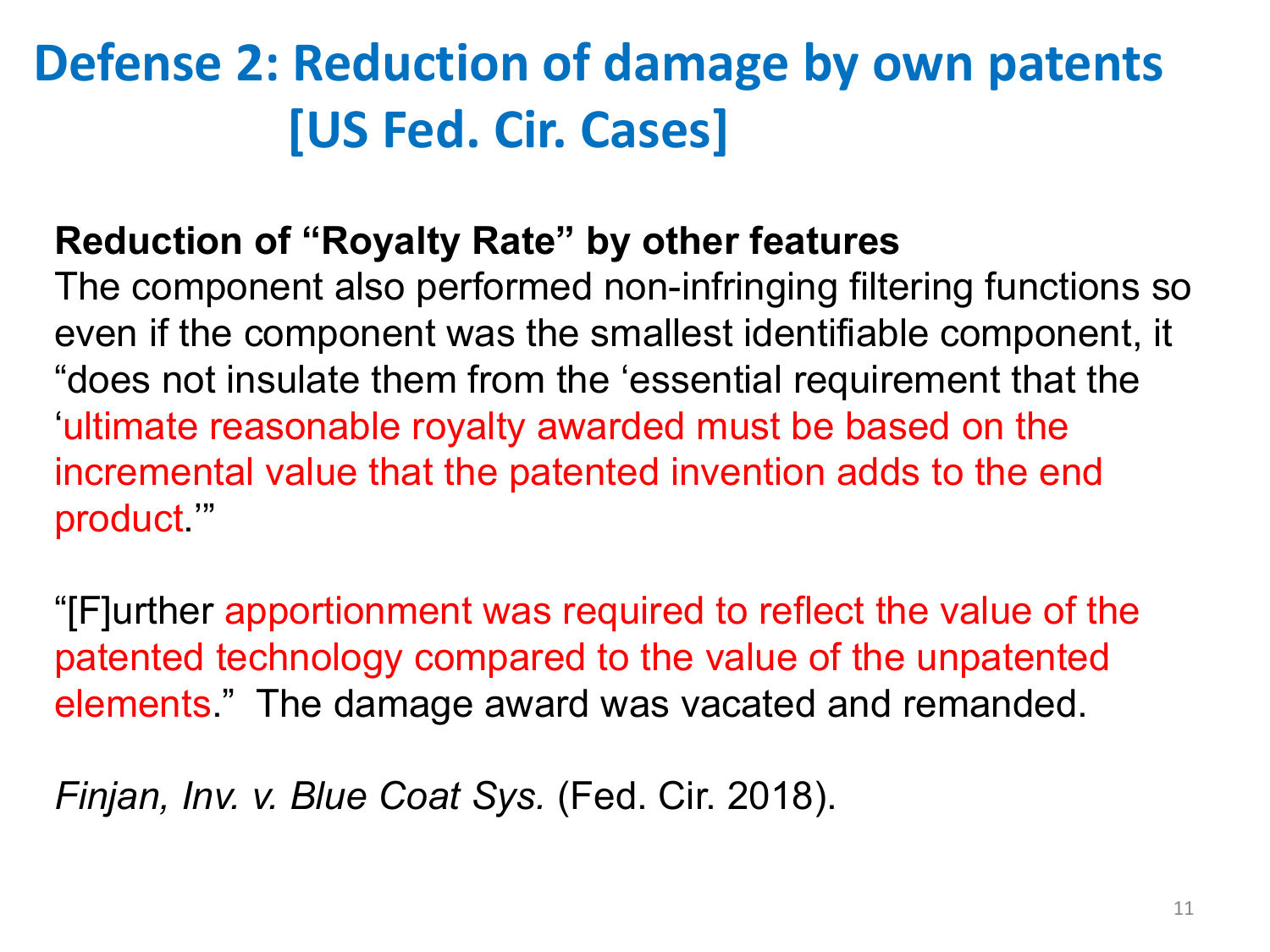## **Reduction of damage by own patents [US Fed. Cir. Cases]**

#### **Own patents also help reduce Royalty "Bate"**

#### **(Royalty = Royalty Base x Royalty Rate)**

The court found that the product as a whole infringes other patents to be significant in overturning application of the entire market value rule. The whole product cannot be the royalty base, because it is clear that other components have their own significant value.

*Power Integration v. Fairchild Semiconductor* (Fed. Cir. Sept, 2018).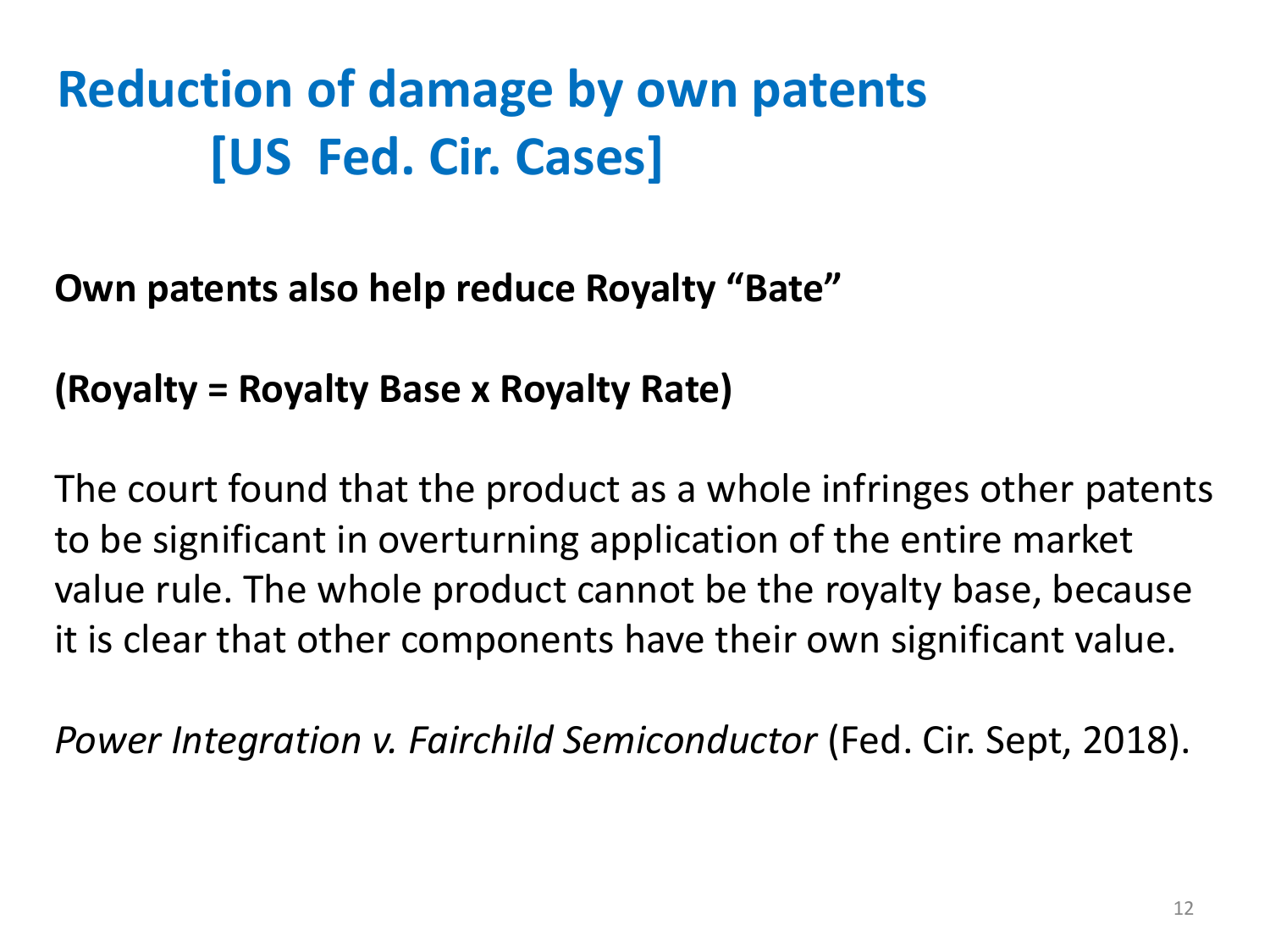# Patent Filing Strategies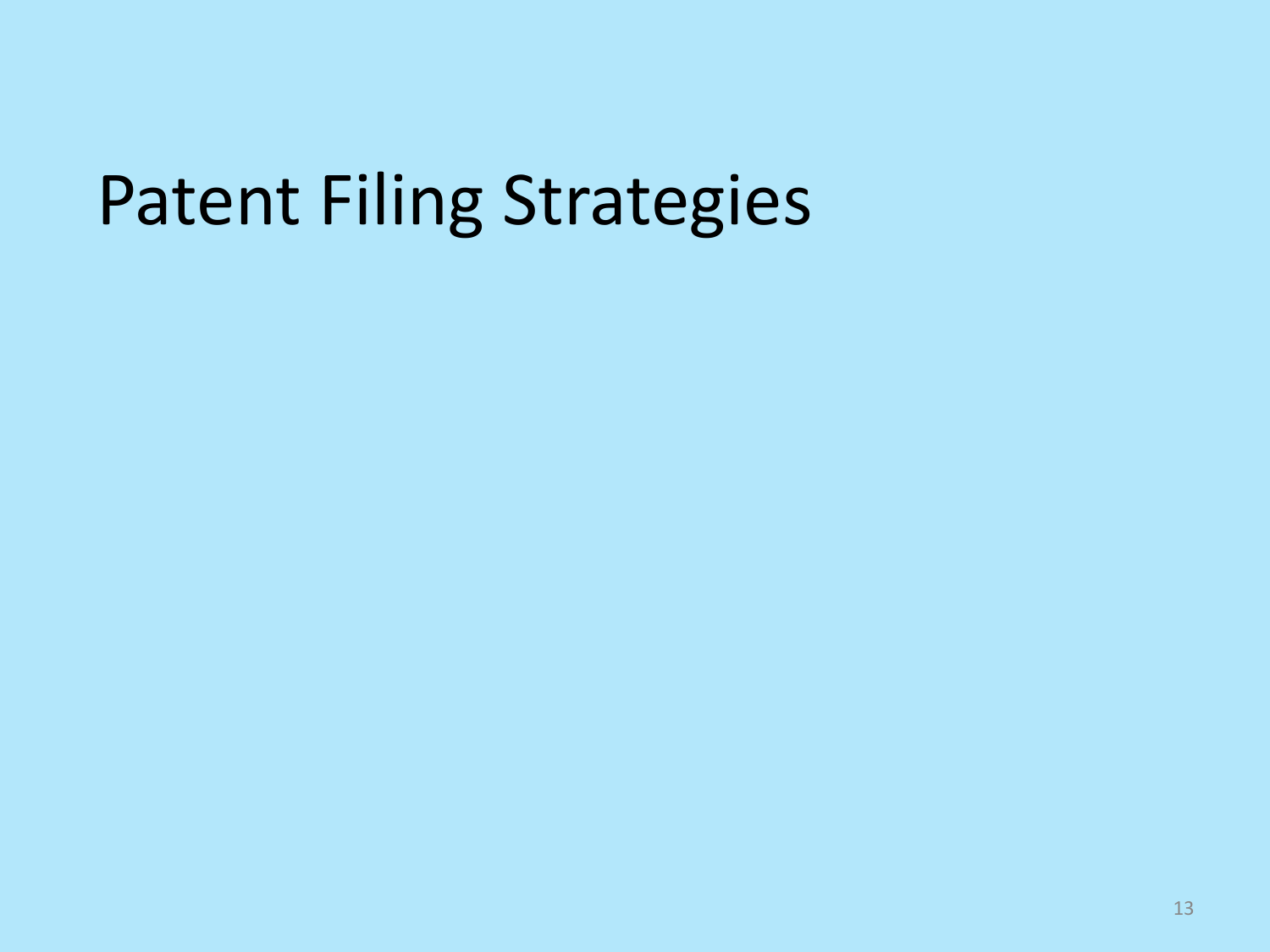**Deciding objects of patent applications based on profit balance and patent balance**

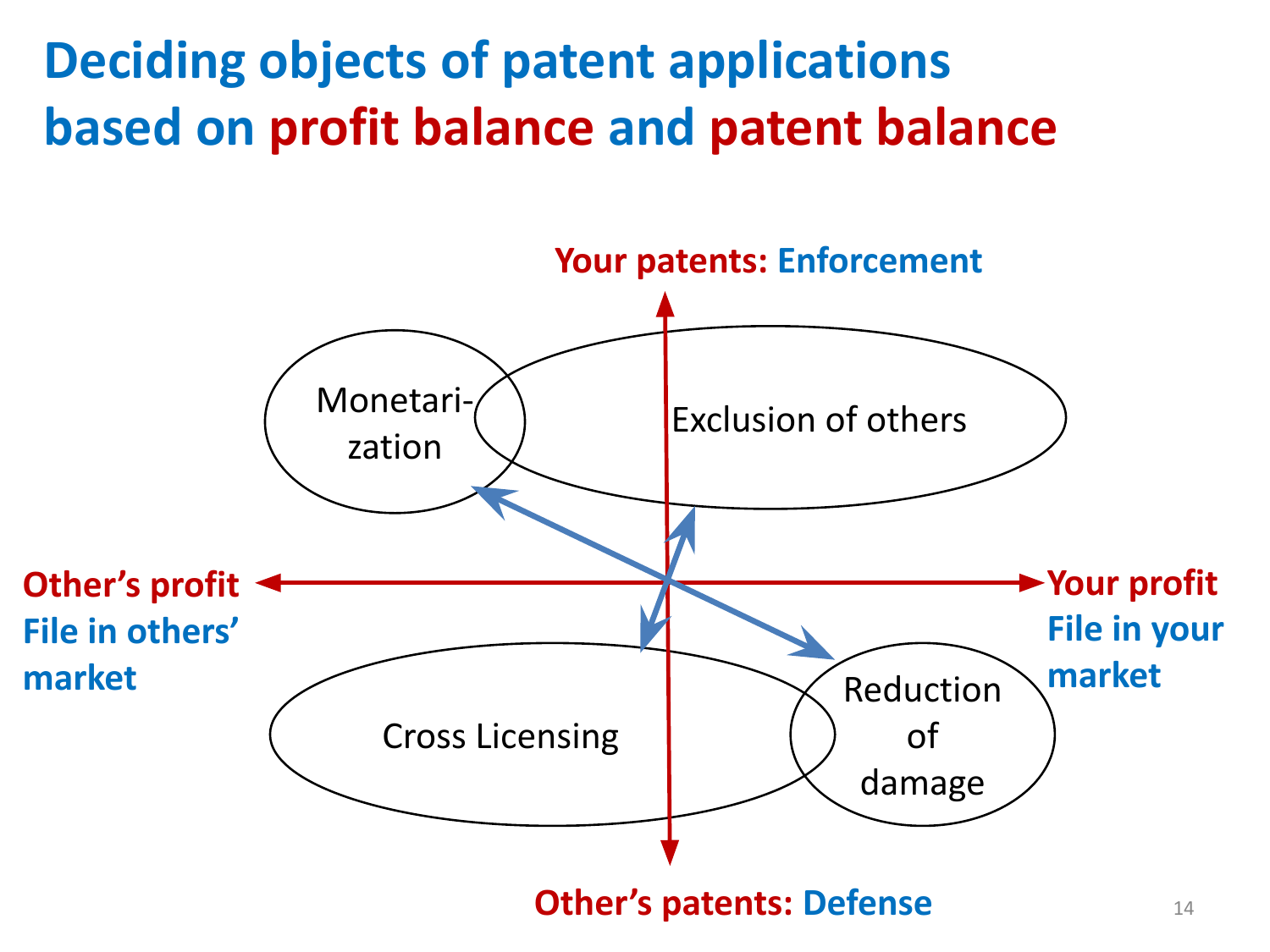## **Deciding objects of patent applications**

Plotting each competitor **A, B, C** for each product by estimating five/ten years later. Deciding the objects per competitor, per product, per time